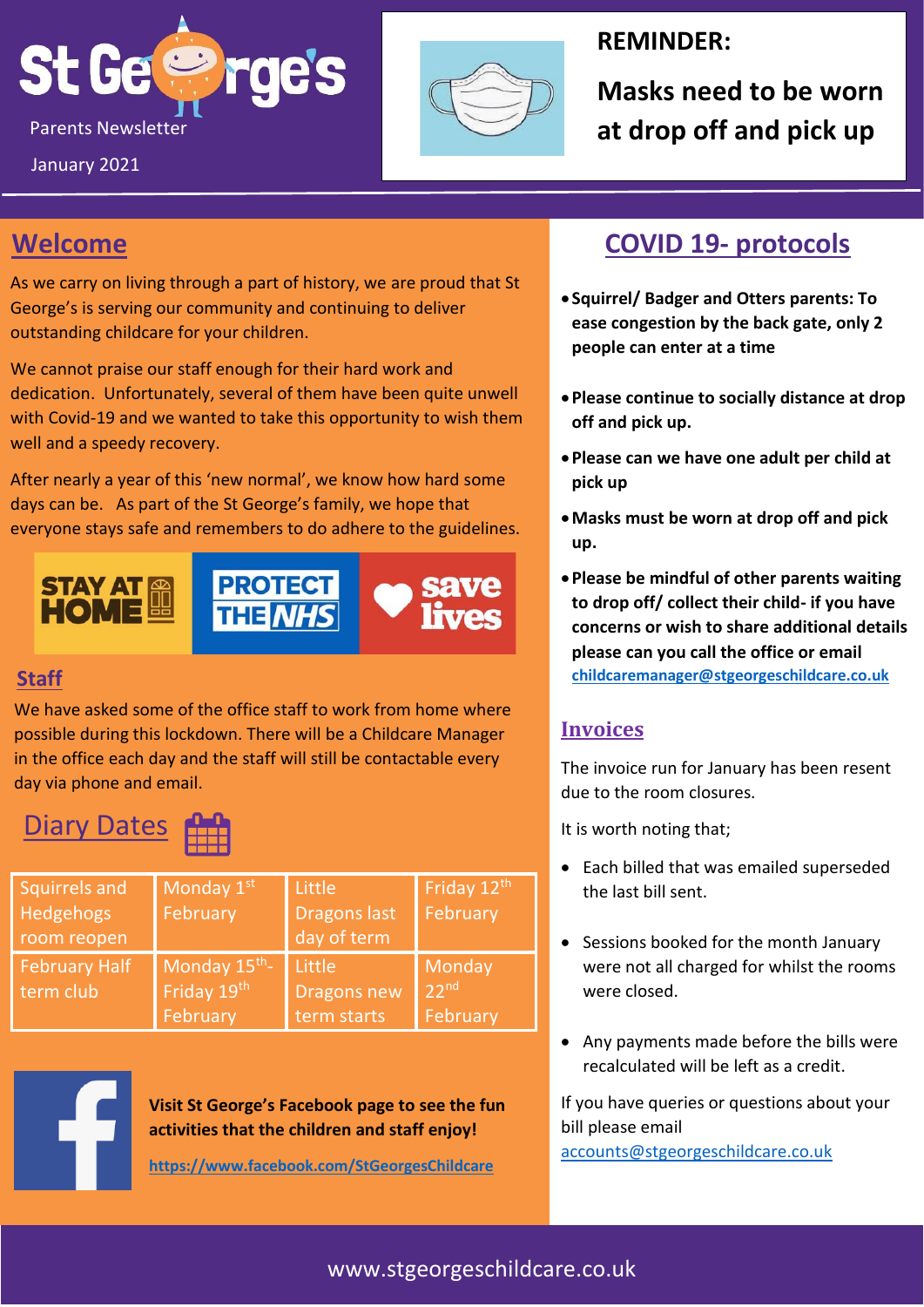### Fundraising

Like every charity, all our events for last year had to be cancelled due to the pandemic and, unfortunately, we are unable to plan any of our normal events for 2021, due to the current restrictions and extremely worrying time. Our fundraising has obviously been affected greatly and, more importantly, we have really missed putting on events where children, parents, families, carers and staff can come together and socialise - let us hope that later in the year we can safely do just that - fingers crossed!

#### **Donate to the Den Appeal**

This year our fundraising focus is to raise funds to renovate/ rejuvenate/ refurbish our Den in the garden. As most parents that have children who started with us prior to March 2020 will know, the Den plays a big part in every child's day at St George's. Sadly, this has not been the case since the pandemic struck due to restrictions and keeping everyone distanced, but once our lives get back to normal, it will do so again. It has, however, been utilised as a temporary staff room for one of our "staff bubbles" to go for their breaks, in line with current regulations.

The Den (in usual times) is used for many things - it has always been a place the children can go during "garden time" to sit quietly and look at a book if they wish, do some drawing or construction play or when they just need a quiet chat and/or cuddle with a member of staff if they are upset or not feeling well. We also use it for "Santa's Grotto" at Christmas; crafts/ stalls/ refreshments at the Summer Fair; staff training; fundraising events to name but a few.

The Den is a large pre-fab construction in the garden that was built many years ago and is now in need of complete refurbishment. This will include internal reconstruction, plumbing to be installed for a toilet and sink, a new heating system and new flooring, doors and windows. The new Den will be used as it always has but we are hoping for it to be so much more we want it to be a flexible space where all the children can enjoy it as an extra room for soft play/sensory play/cooking/putting on shows/special projects etc.,

If any parents feel able to help with anything to do with this project whether it be manual skills, providing materials, ideas or donations, we would love to hear from you - please email our Fundraising Manager Becky at [becky.king@stgeorgeschildcare.co.uk.](mailto:becky.king@stgeorgeschildcare.co.uk)

#### Sarah's Challenge

Our wonderful Sarah Kempster, Childcare Manager of Little Dragons, started her own challenge last November - to cycle the equivalent of Lands End to John O'Groats before her birthday at the end of February this year. Sarah is clocking up the miles by using both her exercise bike and her road bike -the total distance she has to cycle is 1730.2kms, which is a massive challenge! Despite working at St George's, caring for her family and having to isolate twice due to COVID-19, Sarah is on track to complete this brilliant challenge to raise funds for St George's Childcare. Thankyou Sarah for committing to this amazing challenge which we know has not been easy - Team St George's is extremely proud of you!

Please visit<https://uk.virginmoneygiving.com/SarahKempster> if you would like to donate.

#### **St George's Half Marathon for 'Donate to the Den' Appeal**

In previous years, several parents and staff have taken part in the Tunbridge Wells Half Marathon to raise funds for St George's.

This event was due to take part on Sunday 14th February (Valentine's Day) this year but has been cancelled due to COVID-19.

One of our amazing members of staff, Steph, came up with the idea of walking the equivalent of a half marathon (13 miles) with Mel on that day, up and down their driveway, to fundraise for us.

We would like to invite you to take part in The St George's Half Marathon on Sunday February 14th by walking, running or cycling 13 miles, either alone or as a combined family challenge - 4 family members could take part in a 3.25 mile walk perhaps?

You can choose when and where to take

part - what better way to spend Valentine's Day!!



If you would like to set up a Virgin Giving Money page to raise funds for St George's that would be great, but if you just fancy getting out and challenging yourselves, we would love to see photos.

If you don't fancy taking part but would like to support Steph, please visit [https://uk.virginmoneygiving.com/Stepha](https://uk.virginmoneygiving.com/StephanieArmstrongBotley) [nieArmstrongBotley](https://uk.virginmoneygiving.com/StephanieArmstrongBotley) if you would like to support Steph in her Half Marathon challenge for St George's.

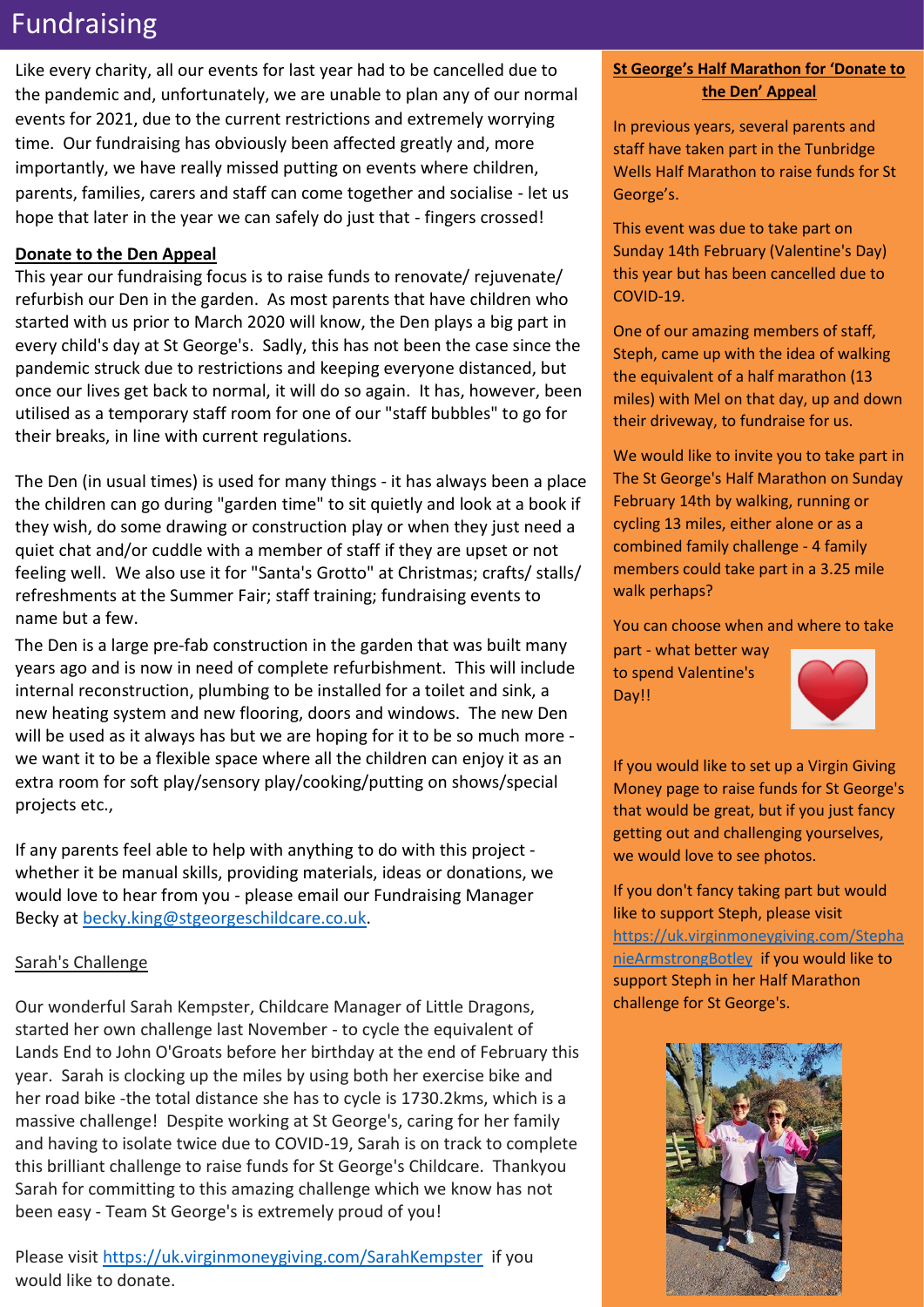

This month Squirrels have been exploring different textures.

They have fun playing with a variety of messy play item including; rice, cotton wool, tissue paper, paint, glue, tinsel and lots of other textured materials.

The children enjoyed creating their own textured pictures which are now on a display board in squirrels.

## Squirrels **Hedgehogs**

This month hedgehogs have been exploring our farm animal theme. The children have enjoyed painting cows, sticking cotton wool on sheep and adding feathers to chicks.

Hedgehogs have loved reading animal stories, singing animal songs and learning about the different sounds that animals make.

Hedgehogs have also welcomed some news friends from Squirrels who have settled in well and have been preparing some of the Hedgehogs children for their transition to the moles room.

Next month, hedgehogs look forward to learning about Chinese New Year and exploring Valentine's Day.



### **Staff**

We are pleased to welcome several new members of staff to our team; Jason, Shelin, Megan, Sue and Alice.

We say goodbye Vikki, Stevie-Leigh and Rachel and wish them well for the future.

### Review Us



[https://g.page/StGeorgesChi](https://g.page/StGeorgesChildcare/review) [ldcare/review](https://g.page/StGeorgesChildcare/review)

## Moles





Moles have been focusing on 'Space' and 'Animals' as their subjects this month.

They have made a solar system display and a sea and land display board - with lots of activities based around their subject, including cutting out animal shapes in playdough and sensory play in tuft trays with dried beans and transport vehicles.

They have also managed to go on a few walks and have loved being outside in the fresh air.